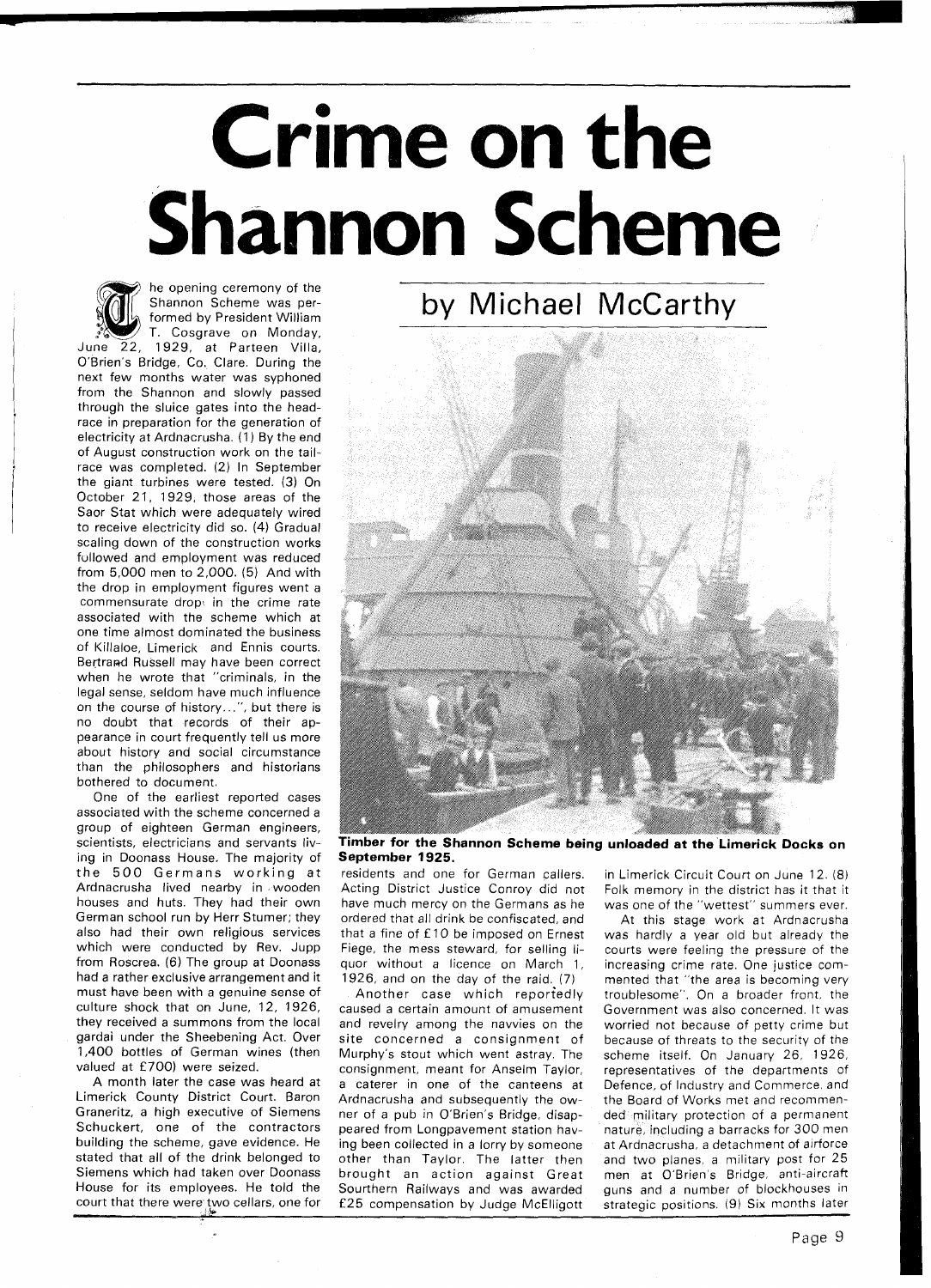Mr. E.J. Duggan, Parliamentary Secretary to the Minister for Finance, stated that it was proposed to acquire three-and-a-half acres of land, including a farmhouse, at Ardnacrusha for the purpose of housing 250 troops of all ranks as a protective force for the power station and also to house 50 troops at the weir as a protection post. Estimated cost of this undertaking would be £41,500.  $(10)$ 

On August 25 Mr P. Hughes,the Minister for Defence, and Lieutenant General McMahon, Chief of Staff G.H.Q. and Col. Higgins, acquired **3** site for the proposed military barracks. (1 1) But the elaborate defence plans never materialised as the cost proved prohibitive. By 1928 the new barracks idea was eventually abandoned, the planes literally never got off the ground, and the house which had been bought for the officers was sold. Security of the works was left to a much more modest military force and to a handful of gardai, who when all is said and done, coped effectively. The latter group were housed in a rather dilapidated premises rented to the Board of Works by Miss Helen Ryan at £10 per annum and in a hut which was built on an adjoining plot.

(12) Gardai also had to suffer hut accommodation in Clonlara. (13)

While the Shannon Scheme may have been looked on by many as a "Free Stater" project making the Government of the day much more sensitive to security, in theory at least, there was, in retrospect, little direct threat to the scheme itself. Even when the massive storage depot at Longpavement went up in flames there was no major stepping up of security subsequently. The authorities readily accepted that the fire was not the work of saboteurs.

While larceny of food, clothes, bicycles and tools was by far the most common crime on the scheme, occasionally it took more serious proportions. For example, in November, 1928, John Hogan, John O'Neill and Ed Toomey appeared in Ennis District Court for attempting to rob £2,000 from the pay office at Ardtaggle, O'Brien's Bridge. The robbery had been planned in the disused Blackwater Mill but they were captured by gardai before they had completed the job. (14) Another hold-up which ended in failure was that conducted by Terence Connolly and James Kelly, employees on the scheme. Armed and masked they held up the mail motor car **a't** Kilmore, Broadford, in November, 1927, robbing £100 and the car which they later abandoned at Hassett's Cross, Meelick. Subsequently they were captured and brought to trial. (1 5)

Some appearances in court were the direct result of the economic conditions under which the workers lived. Daniel Flynn of Tipperary, a labourer at Ardnacrusha, was brought before Justice Troy at Tipperary District Court by Great Southern Railways for travelling from Oola to Limerick on October 10, 1927 without a ticket, worth 2/8. He explained to the court that working on the scheme he did not earn enough to buy a ticket. He made £1 for a three-day week in bad weather. He sent 5/- a week to his mother. After paying for his digs he had nothing left. He was given a 5/- fine with 20/- costs. **(1** 6)

One of the most amusing but subsequently tragic cases was that of another worker from Co. Monaghan, Thomas Whiteside. Having gone to Limerick for a few drinks on a Saturday evening in November, 1926 he posed as a special branch detective and told a motorist to clean the identification plate of his car and if he did not he would hand him over to the next guard that came along. But



**A Sean Keating watercolour of the construction of the Shannon Scheme.** 

ی نړ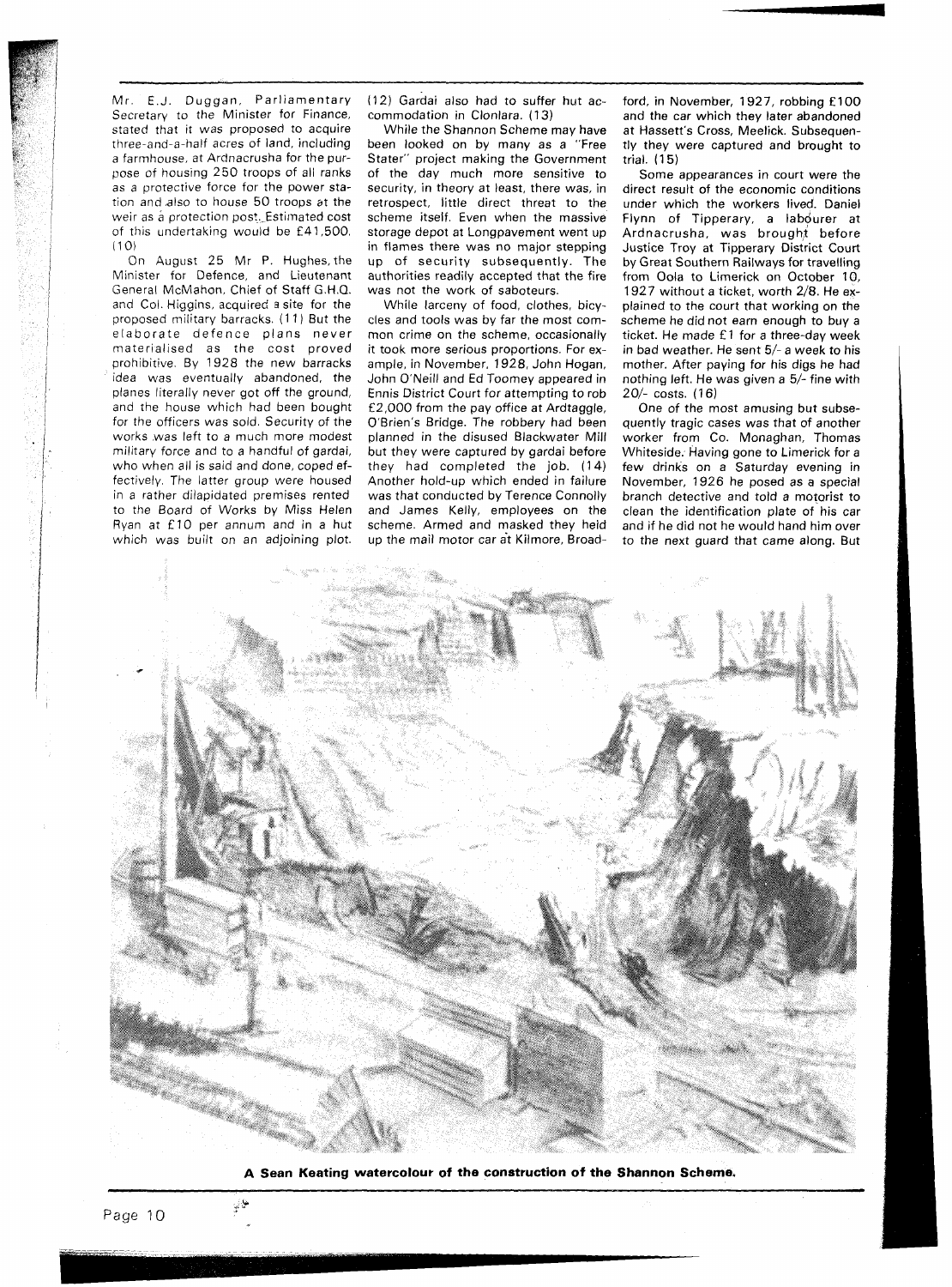the car owner was the first to get in touch with the police and Whiteside was arrested and brought to William Street barracks. He was accidentally killed at the Shannon Scheme works two weeks later, the first to be electrocuted there.  $(17)$ 

With 500 Germans largely controlling the 5,000 lrish labour force it was inevitable that racial friction would occasionally make the courts, but not as often as one might expect. There was the case of German foremen being' assaulted by lrish navvies and of guards being attacked by razor-wielding Germans but none demonstrated the anomalies of the situation better than a case in Killaloe District Courton April 2 1, 1928. (18) It concerned three Germans, one charged with drunkeness and the other two with falsely representing themselves as bona fide travellers. Only one admitted to having "a leedle English" but managed to translate for the other two. The justice asked if the summonses were translated into German before being served. Superinten-

> & **2** \*

dent Mooney replied that all aliens were supposed to know either lrish or English once they were admitted to the Free State and that they had to sign their names either in lrish or English on admission. The gentleman charged with being drunk conveyed to the court that he had had only "a leedle" and less English. By all accounts he did seem to have tremendous difficulty in following proceedings and kept repeatig "trunkenheit", "nein". But when the judge fined him 5/- he produced two half-crowns without the slightest hint from the amateur interpreter! (19)

But language was a problem for not only the Germans. The men from West Galway and from the Aran Islands stuck very much to themselves on the scheme and conducted their business through Irish. The first Connemaraman on the Shannon Scheme to be brought to court was Edward O'Loughlin who was charged with stealing  $30/$ - from another workman and for assaulting him. The judge commented that he was the first lrish speaker to come before him and

asked the garda to translate. O'Loughlin was fined £4 for stealing and 5/- for assault. (20)

The fact that the Connemaramen did not mix much with men from other counties and that they were unable to speak English made them the butt of many jokes. Eventually the men from the West got tired of being ridiculed and on Sunday night, September 4, 1927, they decided to set matters straight and to take the law into their own hands. (21) Led by John MacDonagh of Lettermore about 40 of them went on the rampage in Clonlara. A bottle was sent flying through a window and that signalled the start of proceedings. The MacDonagh brothers, the Flahertys and the Mannions, armed with sticks, stones and other missiles. attacked the occupants of other huts. They smashed everything before them and when the dust settled two people had to be hospitalised, a large number were treated for minor injuries and there were 14 arrests.

It was only with the help of the gardai



**Ardnacrusha Power Station.**